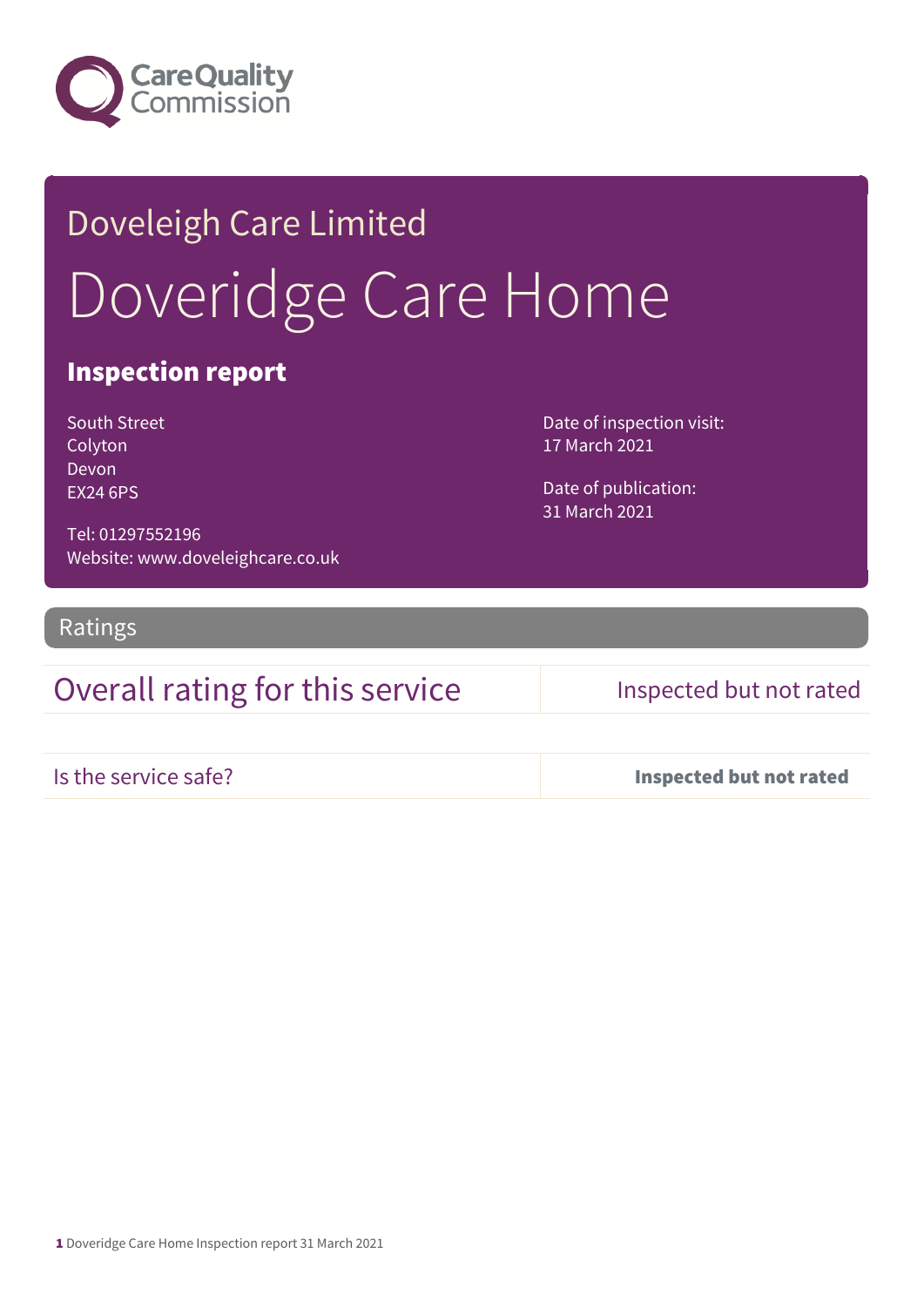## Summary of findings

### Overall summary

Doveridge Care Home provides accommodation with personal care for up to 20 older people who may be living with dementia. The home is two storey adapted building in Colyton, East Devon. At the time of the inspection 17 people lived there.

We found the following examples of good practice:

Staff had received infection control training and followed up to date infection prevention and control guidance to help people stay safe. Staff used personal protective equipment (PPE) correctly and in accordance with current guidance to minimise cross infection risks to people. Staff and people were regularly tested in line with the government's current testing programme. Staff supported people with social distancing and frequent handwashing to protect against Covid 19. The home was clean and well maintained. Cleaning records showed increased cleaning of frequent touch points such as door handles and light switches.

All visitors were screened for any signs or symptoms of COVID 19 and underwent Covid 19 testing prior to their visit. Staff supported safe practise and made sure all visitors were screened and they wore the appropriate Personal Protective Equipment (PPE). When visitors were restricted, staff supported people to keep in touch with their families. Key workers helped people send loved one's messages via email with photographs, so they could see what each person has been doing. Feedback from families showed they loved receiving these which offered them comfort and reassurance. The registered manager kept people and families up to date with the current situation through regular emails and phone calls.

Staff found individual ways to support relatives to stay in touch. For example, the partner of a person who lived at the home was recruited as a volunteer, so they could safely spend more time with their loved one and support others. Where a relative could not visit because of risks of using public transport, staff took the person to go where their relative lived and arranged a socially distanced visit in the transport bus.

Staff had made adaptations to support effective communication with people because of wearing masks. For example, by speaking more slowly and clearly. They had also taught people simple sign language, for example, to say 'I love you' during visits or video calls with family. To support people's mental and physical wellbeing and prevent isolation, two additional activity co-ordinators had been recruited. This meant people had extra support with small group and one to one activities to meet their individual needs. Also, people who wished to could go out regularly.

Staff said they felt valued and that management support, teamwork and communication was excellent. Due to restricted space for staff breaks, the provider had installed a very comfortable 'pod' in the garden with a coffee machine that staff could use individually to have a break and catch up on record keeping. Staff comments included "Doveridge is doing a fantastic job," "The care here is brilliant" and "Staff are looked after really well, the team has coped incredibly well and supported one another."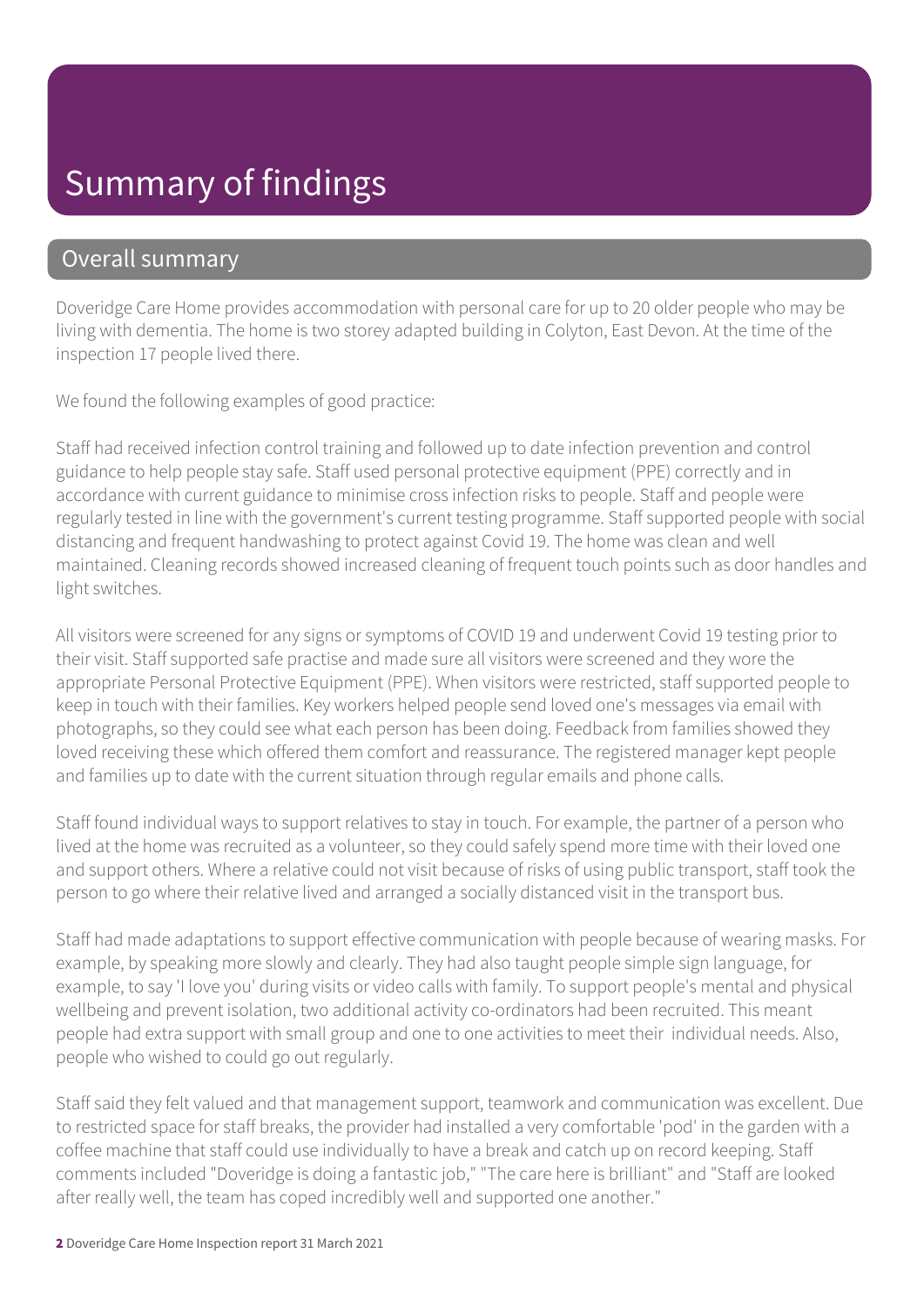### The five questions we ask about services and what we found

We always ask the following five questions of services.

Further information is in the detailed findings below.

Is the service safe? Inspected but not rated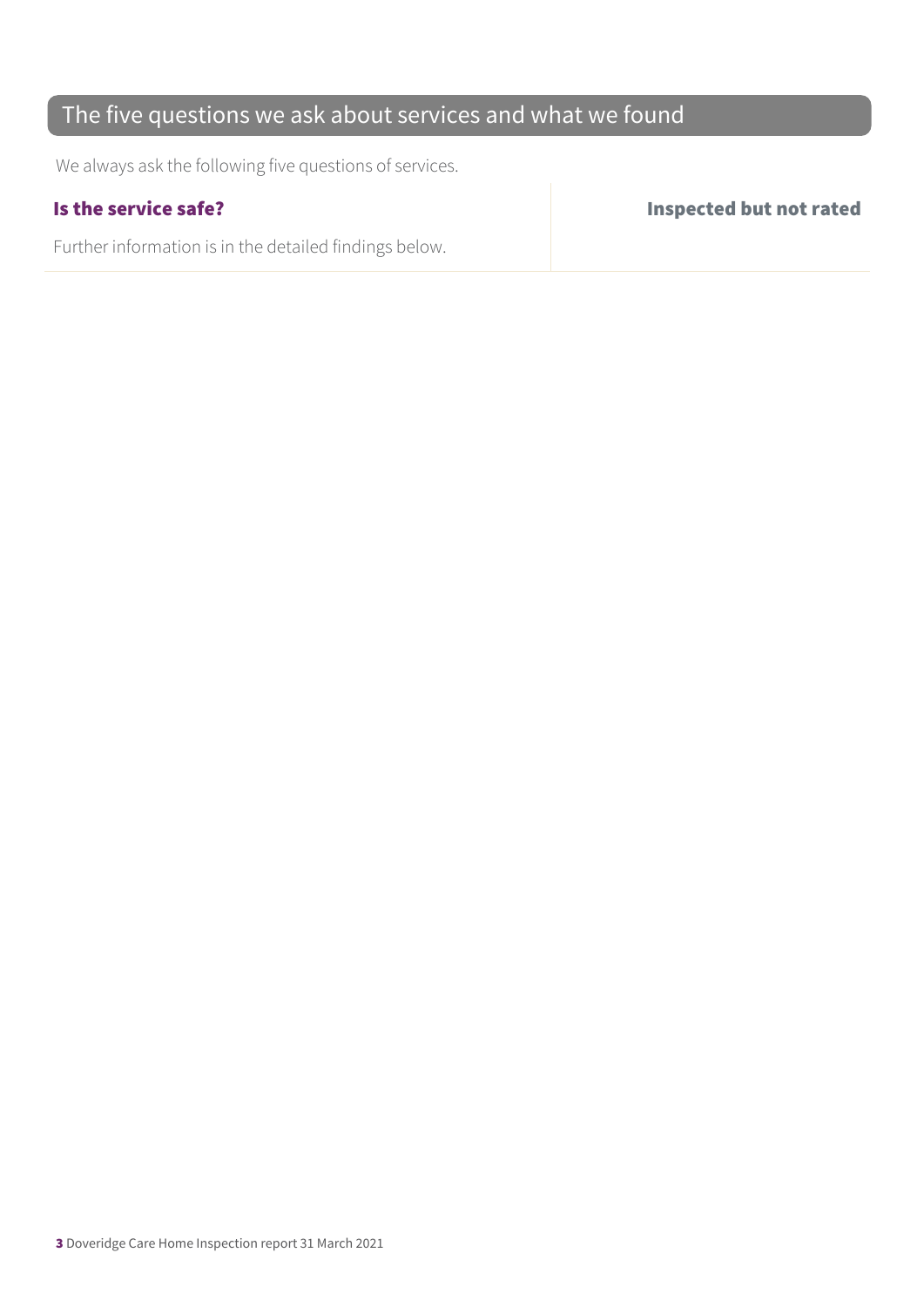

# Doveridge Care Home Detailed findings

## Background to this inspection

We carried out this inspection under Section 60 of the Health and Social Care Act 2008 as part of our regulatory functions. This inspection was planned to check whether the provider is meeting the legal requirements and regulations associated with the Health and Social Care Act 2008.

As part of CQC's response to the coronavirus pandemic we are looking at the preparedness of care homes in relation to infection prevention and control. This was a targeted inspection looking at the infection control and prevention measures the provider has in place.

This inspection took place on 17 March 2021 and was announced.